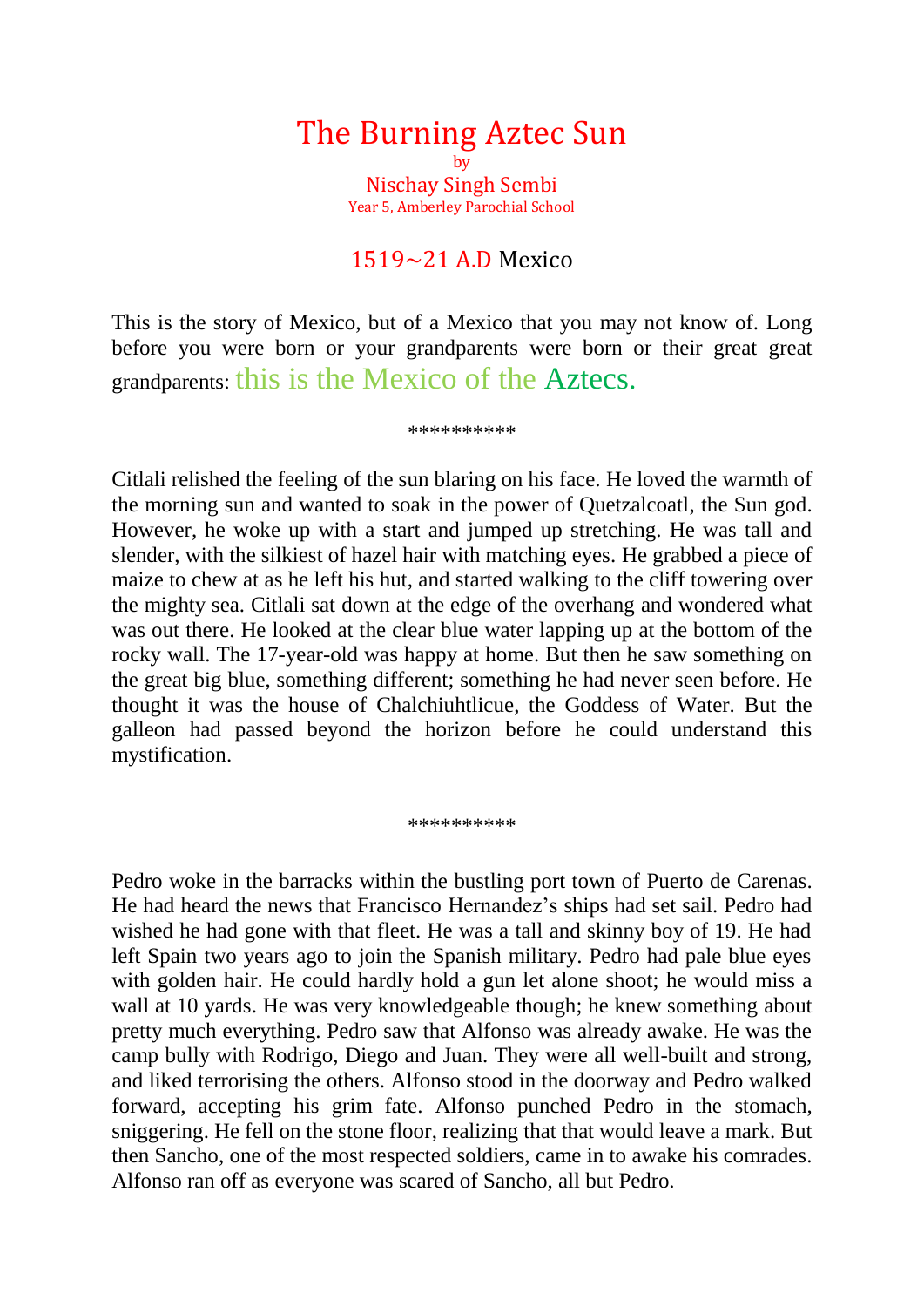"He did it again; you alright?" Sancho sympathised as his soft brown hair glistened in the sun, and his hazel eyes gazed into Pedro's.

"You'll be fine," he said.

Pedro had always been Sancho's favourite, so when the huge galleon sailed from the port, its next destination set for the New World, he made sure that he and Pedro would embark on this new adventure together.

## \*\*\*\*\*\*\*\*\*\*

Stalking his prey, Citlali had his bow set on the jaguar, its beautiful golden fur and black spots attracted Citlali to it like a bee to a flower. He pulled the bowstring to his cheek and sent the arrow whistling; the arrow hit its mark in the middle of the jaguar's chest. This didn't kill the beast though and it came straight at Citlali. He shot again to prevent the jaguar from reaching him, but he missed. He dropped his bow and reached out for his club. With his eyes closed, he struck out wildly and yet somehow caught the pouncing beast on the side of his bonecrushing jaw and actually struck him dead. He walked back to his house with the beautiful beast over his shoulder. Meztli, his father stood in the field tending to his crop.

"You should be helping your father Citlali," his mother said, "He's got a sore back." His mother Sacnite had the same facial features and hair as her son but she had a very stern look, whereas his father was a kind man with a dark, furrowed face.

"Ohhhh my Quetzalcoatl, the house of the Gods is here!!!"

They turned as one as they heard the shriek. Citlali looked at the sea, there it was! It was the same thing that he saw last time.

"The House of Chalhiuhtlicue." A crowd was gathering on the beach; some were happy to see the galleons, a message from the Gods; others were panicking. Just as everyone was trying to make sense of this divine spectacle, the fleet went out of view, behind a family of large Jacaranda trees. As everyone began to discuss the event, Citlali continued to follow the vessels along the coast creeping secretly away. But a few of his friends spotted him scrambling away from the crowd. Ohtli and Noplaltzin started following him, albeit at a distance. The flotilla drifted slowly but surely out at sea with Citlali keeping pace on the coast. He didn't quite know why but he was trying to keep a shield of greenery between him and these otherworldly crafts. The two boys ran at a sprint trying to catch-up with Citlali and ended up panting as loud as dogs when they reached him finally. They had almost arrived at:

"Tabasco!" Ohtli exclaimed, "It's not worth going in." And the two boys turned back towards home.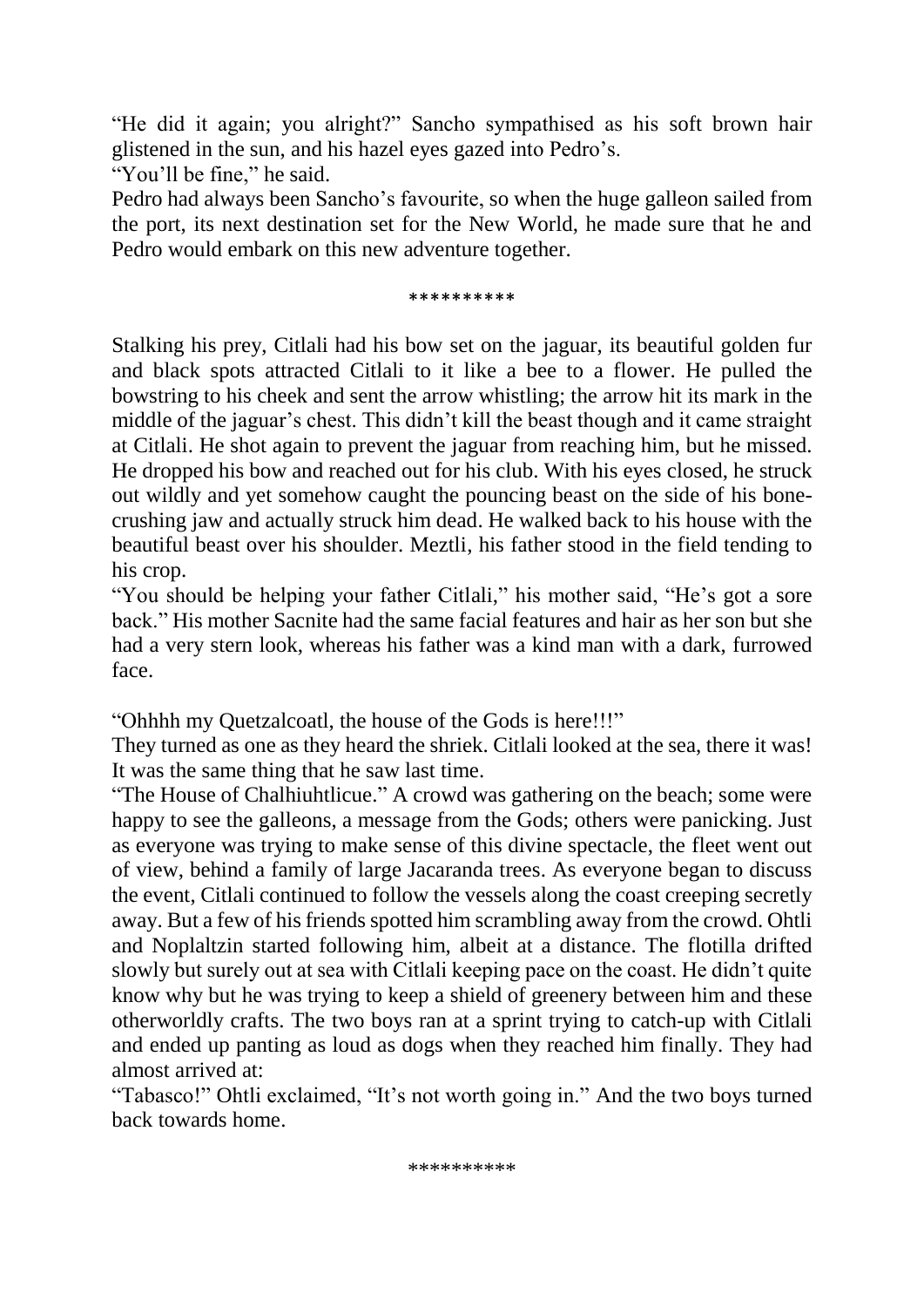Pedro had witnessed an astounding site on landing in Yucatan, Mexico.

"No one will leave; there is no way back, we will stay and conquer!" Cortes had commanded, burning his galleons to smouldering pieces of insignificant debris.

"He's not allowed to conquer, the Governor had ordered," one man whispered in Pedro's ear.

"I don't care what the governor said, Señor Cortes does what he wants!" he replied impatiently.

They had charged into the town of Tabasco, shouting and screaming, firing their guns, BANG!! BANG!!! He could see people cowering in their huts; the dead lay in the streets and blood splattered everywhere.

This bloodshed only ended when one old, wise-looking man had begged for peace, for the killings to stop. He asked the price for peace. Pedro sat on his horse and stared wide-eyed at this strange barter. "How cowardly are these silly people?" he thought. He was wondering what Cortes would trade when the Señor said the two words, the two words that would change the course of history:

"Information, Women."

Pedro looked at him perplexed, "Why women and information? Why not gold?"

\*\*\*\*\*\*\*\*\*\*

Citlali saw them as he was peering from a bush; "It must be Quetzalcoatl but how can there be so many, it has to be the God's magic." He had seen the fleet on the sea go up in flames a short while ago. Citlali was desperate to know why Quetzalcoatl had unleashed his wrath upon his own fleet. Fleetingly, he saw them through the trees, flying on four legs although they looked not too different from him at the top, except they donned the shiny skin of the Gods. They charged into the town of Tabasco, shouting and screaming. BANG!! BANG!!! The thunder was unleashed from the sticks in the Gods' hand. The chieftain of Tabasco begged them to halt the thunder, and for peace he agreed to give the men twenty women and tell them anything they wanted to know. There, it was settled; knowledge for peace.

"The Tabascons must have told them everything;" he thought, "everyone knows our enemies, our capital and our King: Montezuma II." Although the men spoke a new tongue, they could understand most of what was told. They took the offering and rode off. Citlali tried to follow them, always careful to keep to the woods for cover. It was a struggle to keep pace with the Gods when they moved so fast on their 4-legged unearthly creatures. He had discovered that these stately black animals were actually a lot like deer and moved quite like them as well. He knew he had to spend a few more days following these ethereal beings.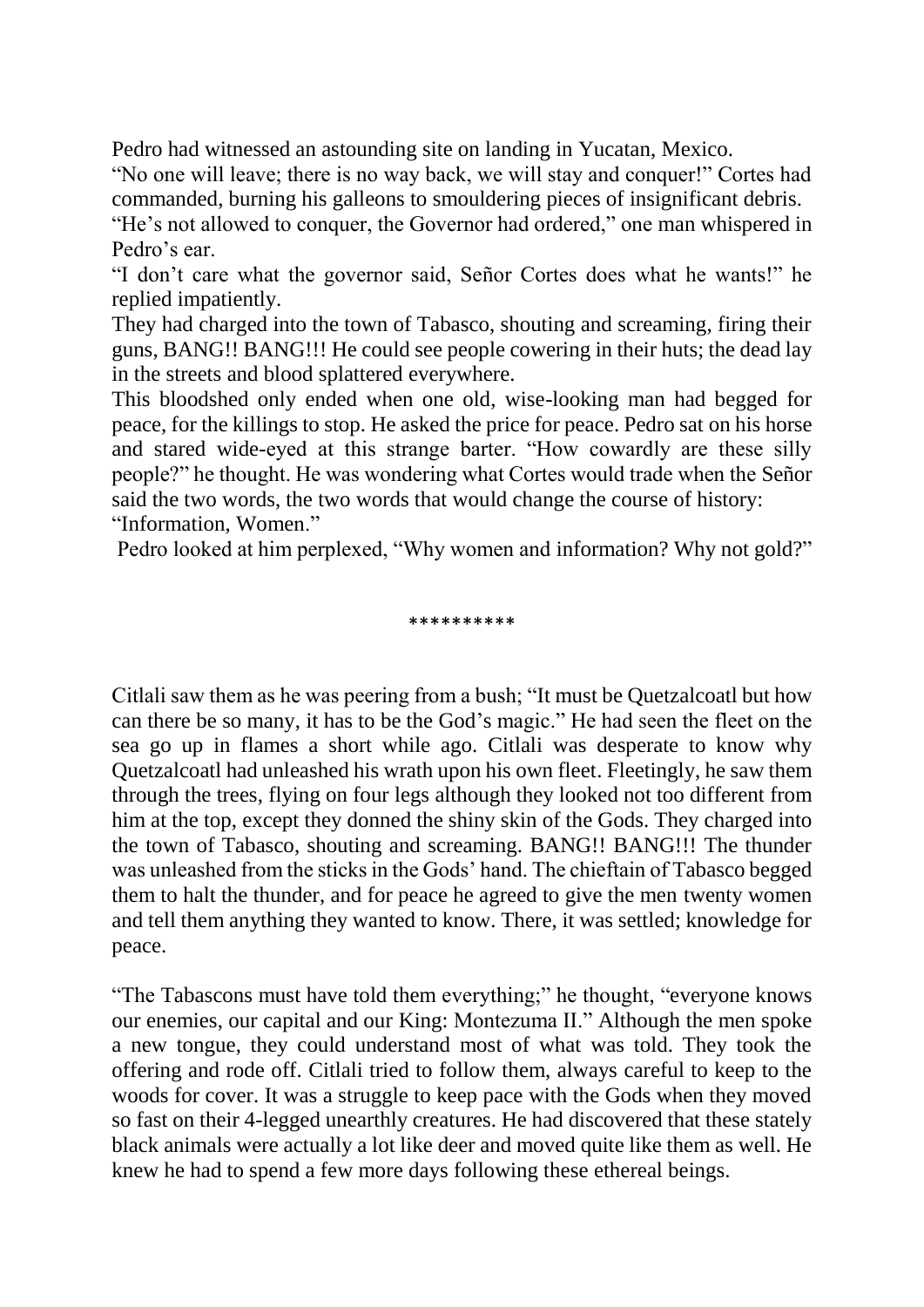#### \*\*\*\*\*\*\*\*\*\*

A few days they had spent, riding their black creatures. Citlali was very amused watching such weird animals. He could not imagine how they could allow men who were much smaller and undoubtedly weaker to ride them. Maybe the men were Gods or at least Gods minions. However, he had his doubts. These men were just like any other men, except for their thunder sticks and shining hard clothing. Citlali followed the shiny men on their black creatures until all of sudden he was on top of a hill and could see for miles. Far on the horizon he could make out the Aztec city of Veracruz. The black creatures with their masters approached the town. A few hundred eagle warriors, one of the most feared warriors in Central America, stood in front of the shiny people. They charged towards them bravely and disappeared in a thousand BANGS! It was all finished in a single cloud of dust. It was a massacre: hundreds of elite warriors lost their lives. By the time the sun set, the town was part of the Spanish Empire. Much to the surprise of Citlali the men spent much time walking in groups and moving to shouted commands. These people were not Gods, Citlali was convinced. He stayed in the hills and fended for himself, whilst the men stayed at Veracruz. After a few weeks of this, 400 men marched off leaving 100 behind in the now Spanish town. Citlali followed them at a distance and as they reached Cempoala he witnessed them forge an alliance in order to avoid any bloodshed. Then off to Jalapa they went and onwards to Cofre de Perote and Xocotla. Massacres at these places made up for the lack of spilt blood at Cempoala. At Ixtacmaxtitlan, even more killings took place and every night Citlali would sit sobbing silently by his fire, horrified by the images of the day. Out of sheer curiosity and thirst for knowledge, he continued to follow the shiny men and when they reached Tlaxcala he thought that the Aztecs could finally defeat them. The army killed two horsemen who up until now seemed to be immortal. The Tlaxcalans launched many successful attacks on the Spanish camp, but the Spanish night attacks with their cavalry were proving much more effective. After many-a-day of fighting, Tlaxcala finally surrendered and formed an alliance.

\*\*\*\*\*\*\*\*\*\*

Pedro was lucky as Alfonso couldn't go around picking on him with the general who was in charge of their camp, Cristobal de Olid, watching closely. Pedro didn't take too much notice of the fighting. All he knew was that the Spanish were winning. The Spanish army grew bigger and bigger, especially when they allied with Tlaxcala. At Tlaxcala he went for a few night raids and nearly shot a mother of 3 young children. He was not very proud of himself afterwards but he could see Alfonso bragging as to how he had killed entire families. But for Pedro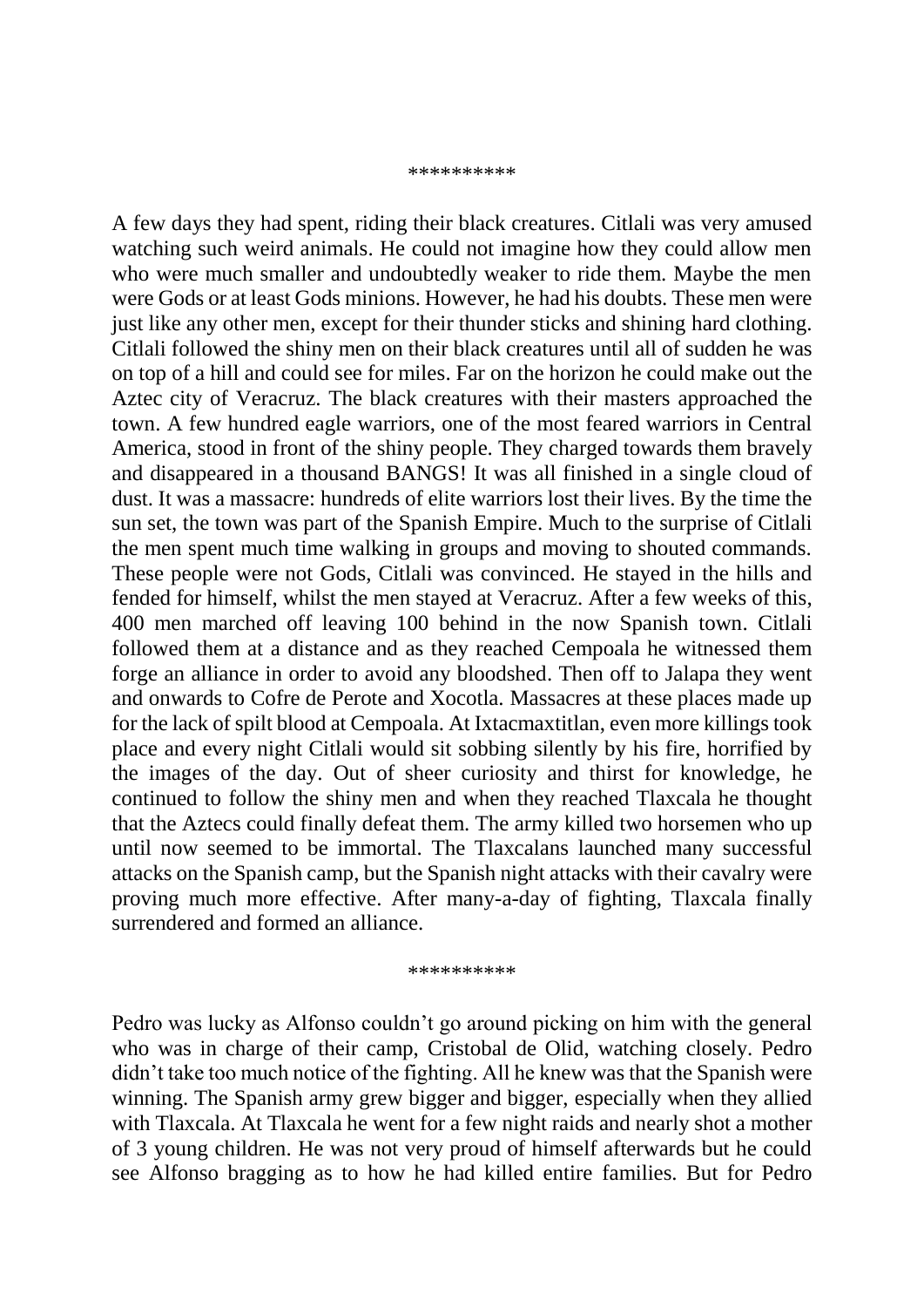nothing much happened in this time from April to August in the year 1519. He had grown increasingly contemptuous of these people who were meekly cowering in front of the small band of conquistadors and not even trying to fight back.

## \*\*\*\*\*\*\*\*\*\*

After Tlaxcala they moved to Tenochtitlan. Citlali moved with the army but kept to the shadows. After a few days of travelling he could see the town of Cholula. Citlali watched as the shining men got their *'thunder-sticks'* and killed everyone. That night he sat on a tree bough and, despite his best efforts of being brave and strong, sobbed uncontrollably. Without his friends or his parents he wasn't his old self. The massacre at Cholula had broken him.

"Fellow Aztecs are dying and I can't do anything," he said to himself.

Citlali still followed the men on black creatures. Now he was hunting turkey to survive instead of the larger animals that he normally would. This continued until they reached the capital: Tenochtitlan. There on top of the sacred shrine was his King Montezuma II.

"The priests were right, Quetzalcoatl has returned from his exile," decreed Montezuma. Citlali looked at the so-called 'Quetzalcoatl' and he smiled, wryly. As he had feared, the massacre of Tenochtitlan happened right before his eyes. He saw blood flowing freely as his people lay dying in the streets of the capital. What had happened? The Jaguar warriors had led the attack bravely on these unstoppable shiny men and even the most elite and feared soldiers in all of Mexico, had not come close to a fair combat with these deadly horsemen. The massacre was complete. After many long and sad hours, Montezuma gave up and surrendered to Cortes and his consort, La Malinche, one of the 20 women who had joined the Spanish at Tabasco. She was, by now, bilingual in Spanish and Nahuatl.

\*\*\*\*\*\*\*\*\*

Pedro was there in Tenochtitlan alongside Sancho at the front. The senseless killing of all those Aztec warriors had given him a queasy stomach. He had seen the charge of Jaguar Warriors with a small sense of appreciation for their bravery but the complete massacre evoked a new sensation within him: guilt. Alfonso however had thoroughly enjoyed it. After killing a lot of people, they had seized the city and settled in. A lot changed during their time in Tenochtitlan. Thousands of Aztecs caught smallpox and so many died. The virus was brought by the Spanish and as the Aztecs were not immune to it, they had perished rapidly. Pedro was there witnessing it and though they were a different creed he felt sympathy for them.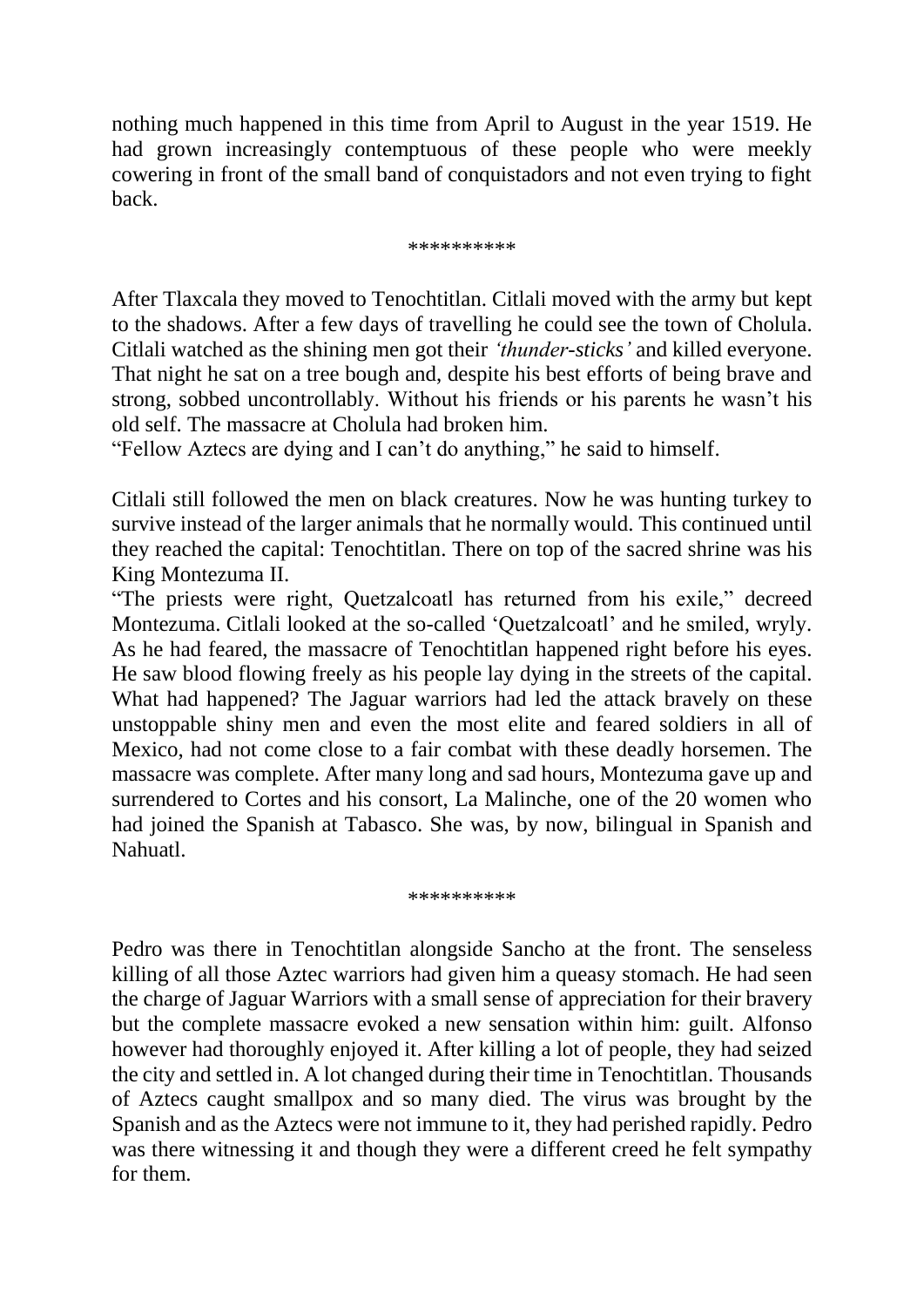### \*\*\*\*\*\*\*\*\*\*

Seeing the greatest city in Mexico and the biggest city in the world fall so easily and made Citlali feel completely wrong. The disease had been around for a few months and had wiped out almost half of the population, the pale men with their black '*horses'* called it '*Smallpox'.* Seeing all of the other towns and tribes banded together with the foreigners at the doors of Tenochtitlan made Citlali give up all hope, but the 'Triple Alliance' was all that was left. One fine Mexican morning, Citlali saw the shiny men leave Tenochtitlan, with a small force left behind, and went around attacking other smaller towns. He followed the army to somewhere he could not remember, but he knew that today was a festival. He already knew what would happen. BANG! BANG! BANG! POW! AHHHHHHHHHHHHHHHH! The sound of the shots and the shrieks and screams of the people were too painful for Citlali to bear. There were hundreds of elite warriors and they had all disappeared before the men with thunder sticks, which they called guns.

\*\*\*\*\*\*\*\*\*

Pedro was riding before Hernan Cortes himself. They simply could not resist massacring so many innocent Aztecs in the name of the Empire. "For Glory!" he shouted. They all charged toward the mud huts. Alfonso, Diego, Rodrigo and Juan howled in excitement. Back in Tenochtitlan, La Malinche, the consort of Cortes, had misled Montezuma into giving Cortes his entire empire. When Cortes returned he went straight to the building where Montezuma II was being held. Pedro and Sancho saw through a window his final moments on this Earth even though it was prohibited to go near the room where Cortes was.

\*\*\*\*\*\*\*\*\*\*

One day as Citlali was quenching his thirst, he observed his reflection in the lake and realised that it began to change into the deepest crimson. Something caught the corner of his eye, a large shape had floated by. Shocked, he looked closely and saw the corpse of great King Montezuma II. He was bewildered at the shocking sight and dreaded the reality of this vicious incident. Citlali had a nervous breakdown. Emotions zoomed into his head, too many to handle. But one always stayed in his mind, cold rage; he needed to have the blood of every Spanish man on his hands.

Earlier he had stalked his prey; the golden, spotted fur was difficult to miss. The jaguar was there in front of him in the clearing with its long, powerful, white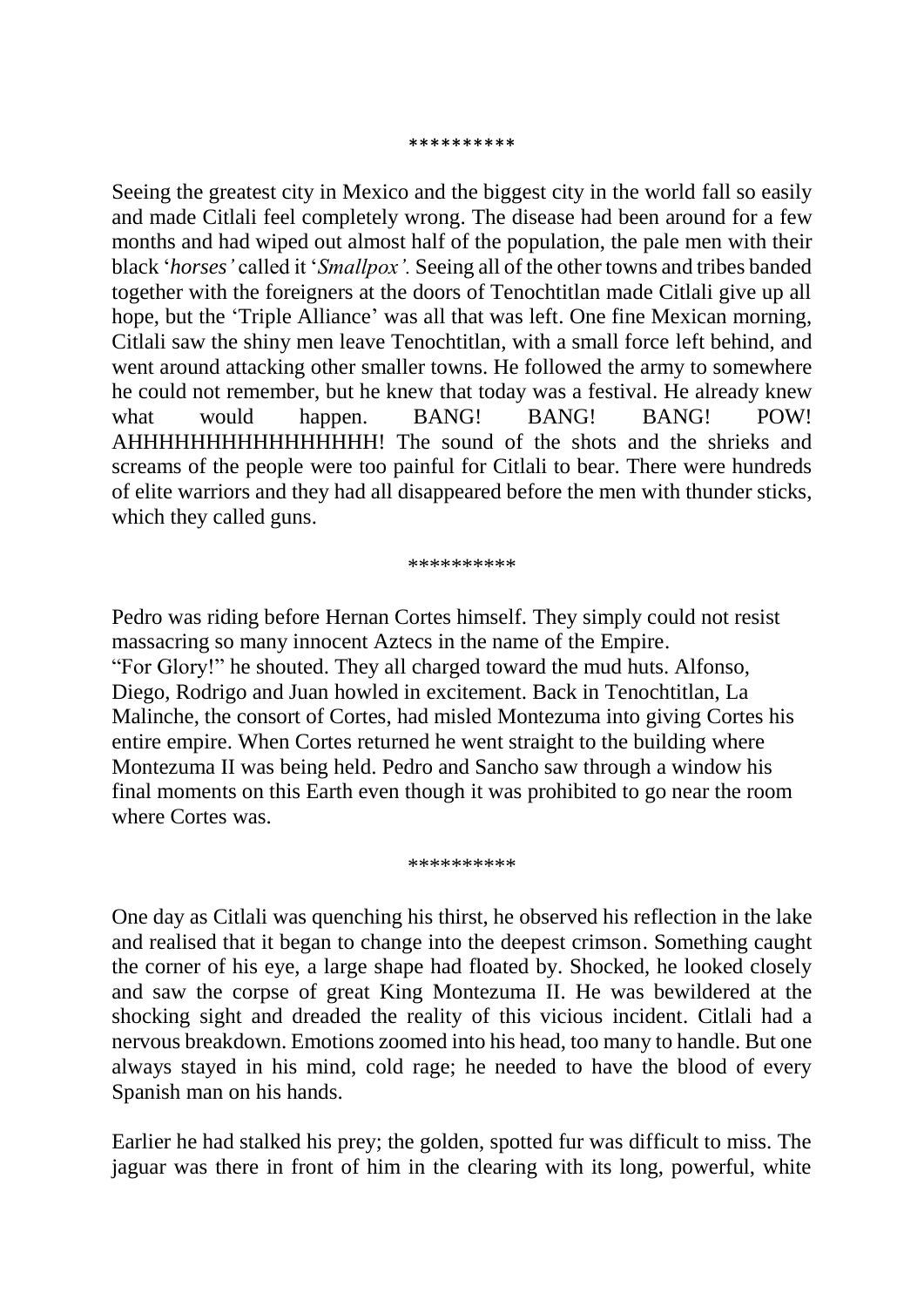canines. The arrow had struck its head but it was not enough as it ran towards him and pounced to strike him…

Citlali had notched another arrow and let go just in time. It fell dead.

"Phew, the second arrow finally killed it." He had only wanted the meat, but the body of Montezuma made him think of something else. He skinned the jaguar carefully and wore the skin like a warrior. That night he slipped into the city and as the Spaniards slept in Tenochtitlan a silent group of jaguar warriors was advancing menancingly. He had merged with this group and before anyone suspected anything they had slaughtered at least a 1,000 Spaniards. Citlali had finally tasted revenge. Some guns were fired and the might of that weapon was incredible, a bang and the warrior lay dead. Citlali had seen a big man fire his gun and kill a jaguar warrior to the left of him. But he was so full of rage that without a care he charged at this well-built and strong man. He had swung the gun like a club at Citlali narrowly missing his head. Citlali had gone into a crouch and now he pushed with his powerful legs and drove his knife into the middle of his chest. The warriors came in wave after wave of attack until the Aztecs finally won. As dawn broke Citlali finally felt himself relieved a bit but the rage was still there. That week, the true heir to the throne, Cuitlahuac was crowned but sadly he died of '*Smallpox'* 2 months later.

\*\*\*\*\*\*\*\*\*\*

The remaining Spaniards were desperate to get back at Tenochtitlan. Pedro and Sancho had charged off with the others towards small towns and villages to plunder and ransack. Pedro had seen Alfonso die a horrible death at the hands of a small agile warrior. He had felt a strange sense of happiness at this although Alfonso was one of their own. It was justice, he had thought to himself. Whilst small bands went looting, the main army was constructing 13 war-galleons to secure the lake surrounding Tenochtitlan. When these were completed, the Spanish started to besiege the capital. One day, late at night, 5 men and 10 horses had suddenly disappeared. As Pedro looked towards the city, he saw the Aztecs sacrificing them. Pedro's face was deathly white and his eyes were wide open. It was startling, simply shocking! The next day, they got the word that the reinforcements had landed at Veracruz, they arrived on July 15<sup>th</sup> 1521 and the Spanish finally began to take the city again.

\*\*\*\*\*\*\*\*\*\*

The Spanish entered the Plaza Mayor, the jaguar warriors stood their ground and charged into them; hundreds of the elite warriors began to drop like flies. Citlali was killing Spaniards out of anger and not duty. There he met Pedro, they were both of a similar age. Pedro looked directly at Citlali's grimaced face covered in